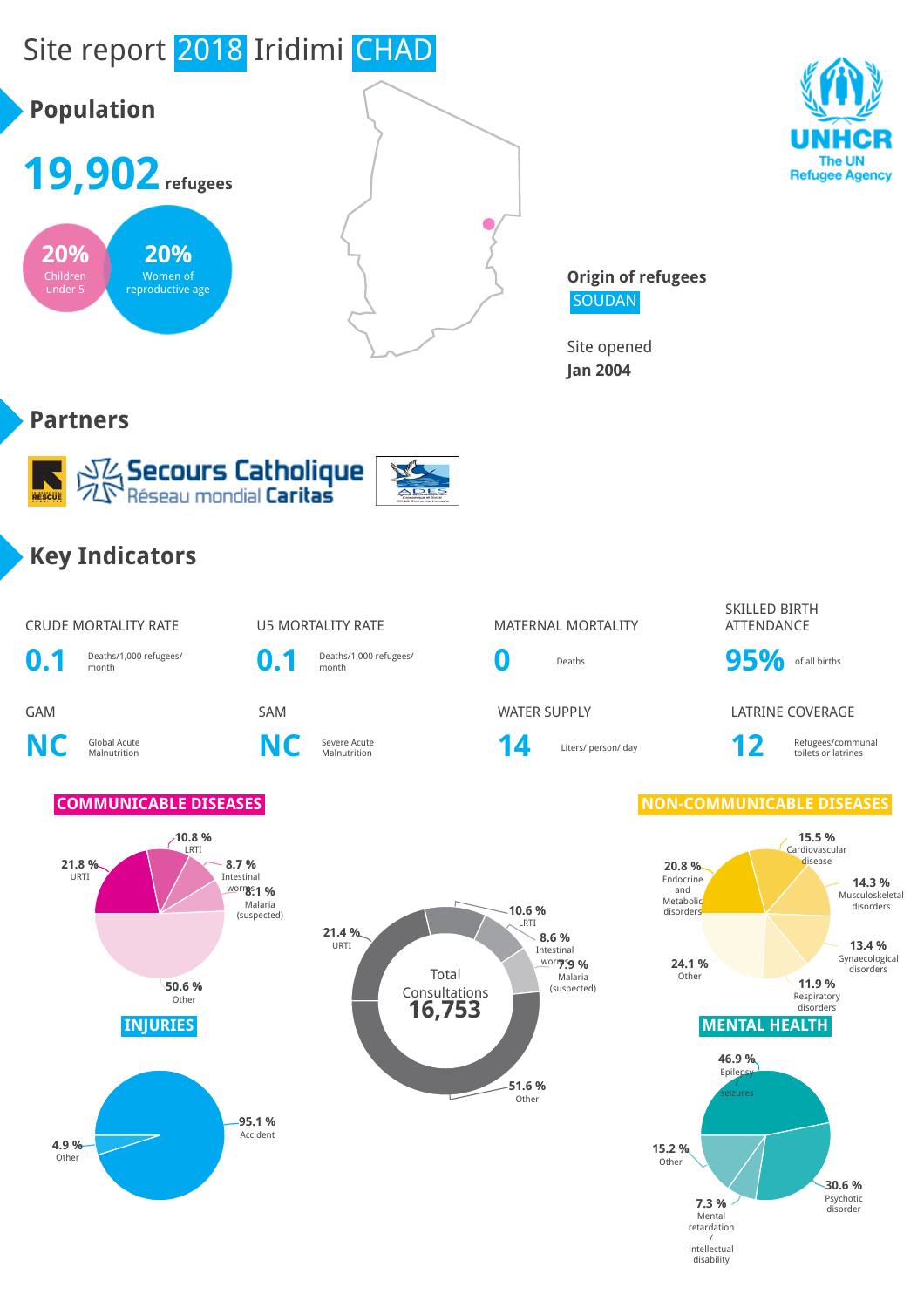## **Public Health**

| <b>HEALTH STAFFING</b>                                      | <b>INDICATOR</b> | <b>STANDARD</b> |           | <b>MORBIDITY</b>                                 | <b>INDICATOR</b> | <b>STANDARD</b> |   |   |
|-------------------------------------------------------------|------------------|-----------------|-----------|--------------------------------------------------|------------------|-----------------|---|---|
| Number of medical doctors                                   | $\mathbf 0$      | 1: 50,000       | ☺         | Incidence of malaria among children under        | 3                |                 |   |   |
| Number of qualified nurses                                  | 4                | $1:$ < 10,000   | ◎         | Incidence of watery diarrhoea among              | 16               |                 |   |   |
| Number of community health workers                          | 19               | 1: 1,000        | A         | children under 5                                 |                  |                 |   |   |
| <b>ACCESS AND UTILIZATION</b>                               | <b>INDICATOR</b> | <b>STANDARD</b> |           | Incidence of pneumonia among children<br>under 5 | 21               |                 |   |   |
| Consultations per trained clinician per day                 | 24               | < 50            | ◙         | Incidence of pneumonia among over 5              | 8                |                 |   |   |
| Health utilisation rate (new visits / refugee /             | 0.8              | $1 - 4$         |           | Tuberculosis success rate                        | 100%             | < 90%           | ☑ |   |
| year)<br>Proportion of host population consultations        | 21%              |                 |           | Were any MDR/X-TB cases diagnosed among<br>PoCs? | <b>No</b>        | <b>No</b>       | ☺ |   |
| <b>MORTALITY</b>                                            | <b>INDICATOR</b> | <b>STANDARD</b> |           | <b>VACCINATION</b>                               | <b>INDICATOR</b> | <b>STANDARD</b> |   |   |
| <b>Crude Mortality Rate</b><br>(CMR) (/1000/month)          | 0.1              | < 0.75          | $\bullet$ | Full vaccination coverage                        | 88%              | $< 95\%$        |   | Δ |
| <b>Under-five Mortality Rate</b><br>(U5MR) (/1000/month)    | 0.1              | $< 1.5$         | Ø         | Measles vaccination coverage                     | 123%             | < 95%           |   |   |
| <b>Infant Mortality Rate</b><br>(IMR) (/1000 livebirths)    | 8.9              | < 30            | $\bullet$ | Source of vaccination data                       | <b>HIS</b>       |                 |   |   |
| <b>Neonatal Mortality Rate</b><br>(NNMR) (/1000 livebirths) | 4                | < 20            | $\bullet$ | <b>IN-PATIENT DEPARTMENT (IPD)</b>               | <b>INDICATOR</b> | <b>STANDARD</b> |   |   |
| <b>OUTBREAK ALERT AND RESPONSE</b>                          | <b>INDICATOR</b> | <b>STANDARD</b> |           | Average length of stay (days)                    | 1.4              |                 |   |   |
| Proportion of outbreaks investigated within 48<br>hours     |                  | 100%            |           | Case fatality rate                               | 0.0              |                 |   |   |
| Number of outbreaks reported                                | $\mathbf 0$      |                 |           | Hospitalisation rate                             | 59.7             | $50 - 150$      |   |   |

# **Reproductive Health**

| <b>ANTENATAL CARE</b>                                                                     | <b>INDICATOR</b> | <b>STANDARD</b> |                       | <b>FAMILY PLANNING</b>                                                      | <b>INDICATOR</b> | <b>STANDARD</b> |   |
|-------------------------------------------------------------------------------------------|------------------|-----------------|-----------------------|-----------------------------------------------------------------------------|------------------|-----------------|---|
| Antenatal care coverage                                                                   | 84%              | > 90%           | А                     | Contraceptive prevalence rate                                               | 17%              | $\geq 30\%$     | ☎ |
| Coverage of antenatal tetanus vaccination                                                 | 91%              | >95%            | А                     | Source of contraceptive prevalence data                                     | <b>HIS</b>       |                 |   |
| <b>DELIVERY CARE</b>                                                                      | <b>INDICATOR</b> | <b>STANDARD</b> |                       | SEXUAL AND GENDER-BASED VIOLENCE (SGBV)                                     | <b>INDICATOR</b> | <b>STANDARD</b> |   |
| Proportion of births attended by skilled<br>personnel                                     | 95%              | $\geq 90\%$     | $\boldsymbol{\sigma}$ | Total number of reported rapes                                              | $\mathbf{0}$     |                 |   |
| Proportion of births conducted by caesarean<br>section                                    | 4%               | $5 - 15%$       | A                     | Proportion of eligible rape survivors provided<br>with PEP within 72 hours  |                  | 100%            |   |
| Proportion of newborn infants with low birth<br>weight (<2500 gs) (weighed within 72 hrs) | 5%               | < 15%           |                       | Proportion of eligible rape survivors provided<br>with ECP within 120 hours |                  | 100%            |   |
| Proportion of teenage pregnancies                                                         | 5%               |                 |                       | SEXUALLY TRANSMITTED INFECTIONS (STIS)                                      | <b>INDICATOR</b> | <b>STANDARD</b> |   |
| Still birth rate (/ 1000 total births / month)                                            |                  |                 |                       | Number of genital ulcer diseases                                            | 4                |                 |   |
| Number of maternal deaths                                                                 | 0                |                 |                       | Number of Pelvic Inflammatory diseases                                      | 55               |                 |   |
| Proportion of maternal deaths investigated<br>within 48 hours                             |                  | 100%            |                       |                                                                             |                  |                 |   |